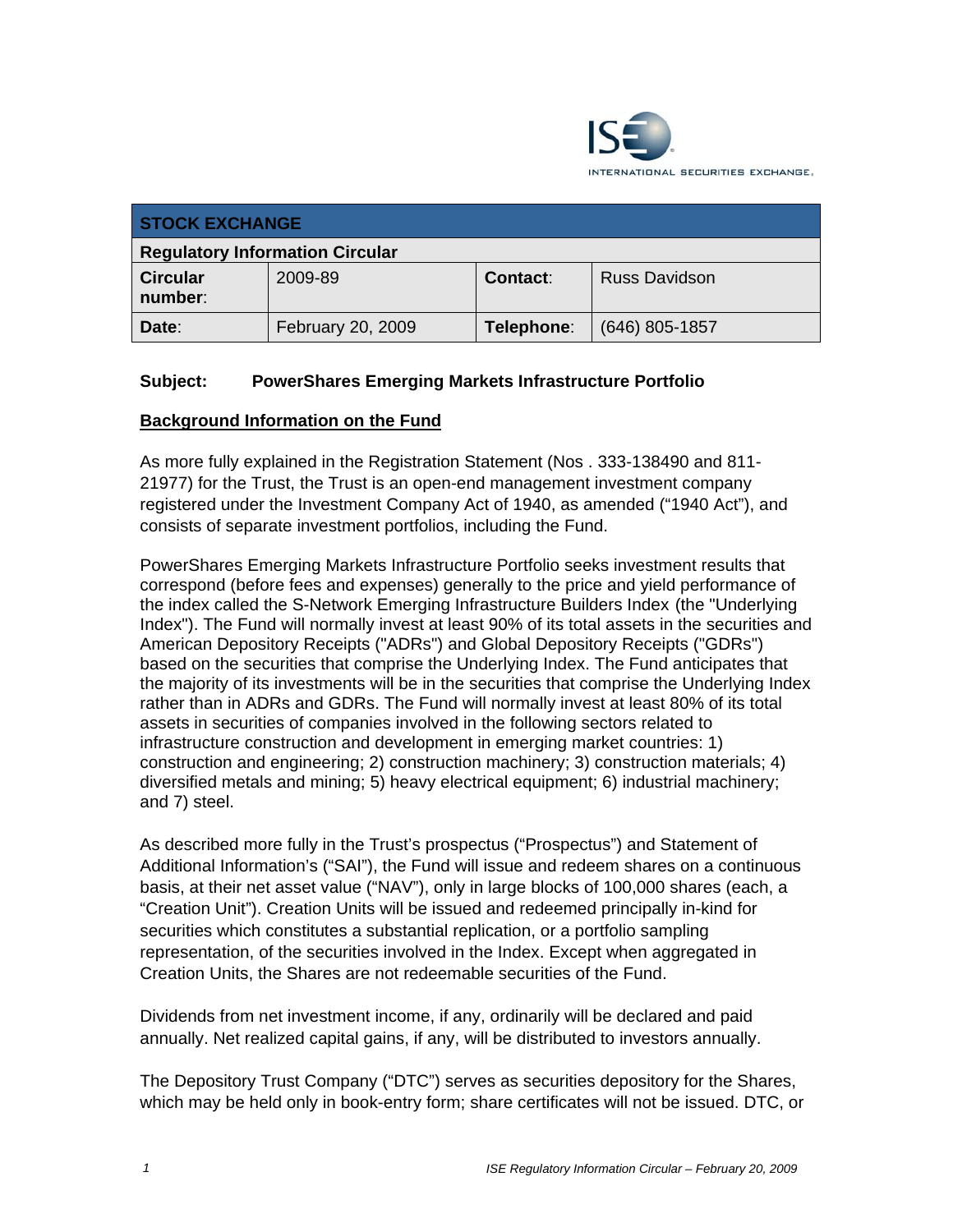its nominee, is the record or registered owner of all outstanding Shares.

The NAV of the Fund will be determined once daily at the close of trading (normally, 4:00 p.m. Eastern Standard Time ("ET")) on each day that the New York Stock Exchange is open for business (a "Business Day"). NAV is calculated by dividing the current market value of the net assets of the Fund (i.e., the total value of its assets less all liabilities) by the total number of Shares outstanding, generally rounded to the nearest cent. NAV will be available from the Distributor and will also available to National Securities Clearing Corporation ("NSCC") participants through data made available from NSCC.

The Trust's registration statement describes the various fees and expenses for the Fund's Shares. For a more complete description of the Fund and the Index, visit www.powershares.com.

# **Purchases and Redemptions in Creation Unit Size**

Equity Electronic Access Members ("Equity EAMs") are hereby informed that procedures for purchases and redemptions of Shares in Creation Units are described in the Trust's Prospectus and Statement of Additional Information and that Shares are not individually redeemable but are redeemable only in Creation Unit aggregations or multiples thereof.

## **Principal Risks**

Interested persons are referred to the Prospectus for a description of risks associated with an investment in the Shares. These risks include the risk that a Fund's return may not match the return of its index for a number of reasons including the incursion by a Fund of operating expenses and costs not applicable to its index. In addition, as noted in the Prospectus, the Shares may trade at market prices that may differ from their NAV. The NAV of the Shares will fluctuate with changes in the market value of the Fund's holdings. The market prices of the Shares will fluctuate in accordance with changes in NAV as well as the supply and demand for the Shares on the Exchange.

### **Exchange Rules Applicable to Trading in the Shares**

The Shares are considered equity securities, thus rendering trading in the Shares subject to the Exchange's existing rules governing the trading of equity securities.

# **Trading Hours**

Trading in the shares on ISE is on a UTP basis and is subject to ISE equity trading rules. The shares will trade from 8:00 a.m. until 8:00 p.m. Eastern Time. Equity EAMs trading the shares during the Extended Market Sessions are exposed to the risk of the lack of the calculation or dissemination of underlying index value or intraday indicative value ("IIV"). For certain derivative securities products, an updated underlying index value or IIV may not be calculated or publicly disseminated in the Extended Market hours. Since the underlying index value and IIV are not calculated or widely disseminated during Extended Market hours, an investor who is unable to calculate implied values for certain derivative securities products during Extended Market hours may be at a disadvantage to market professionals.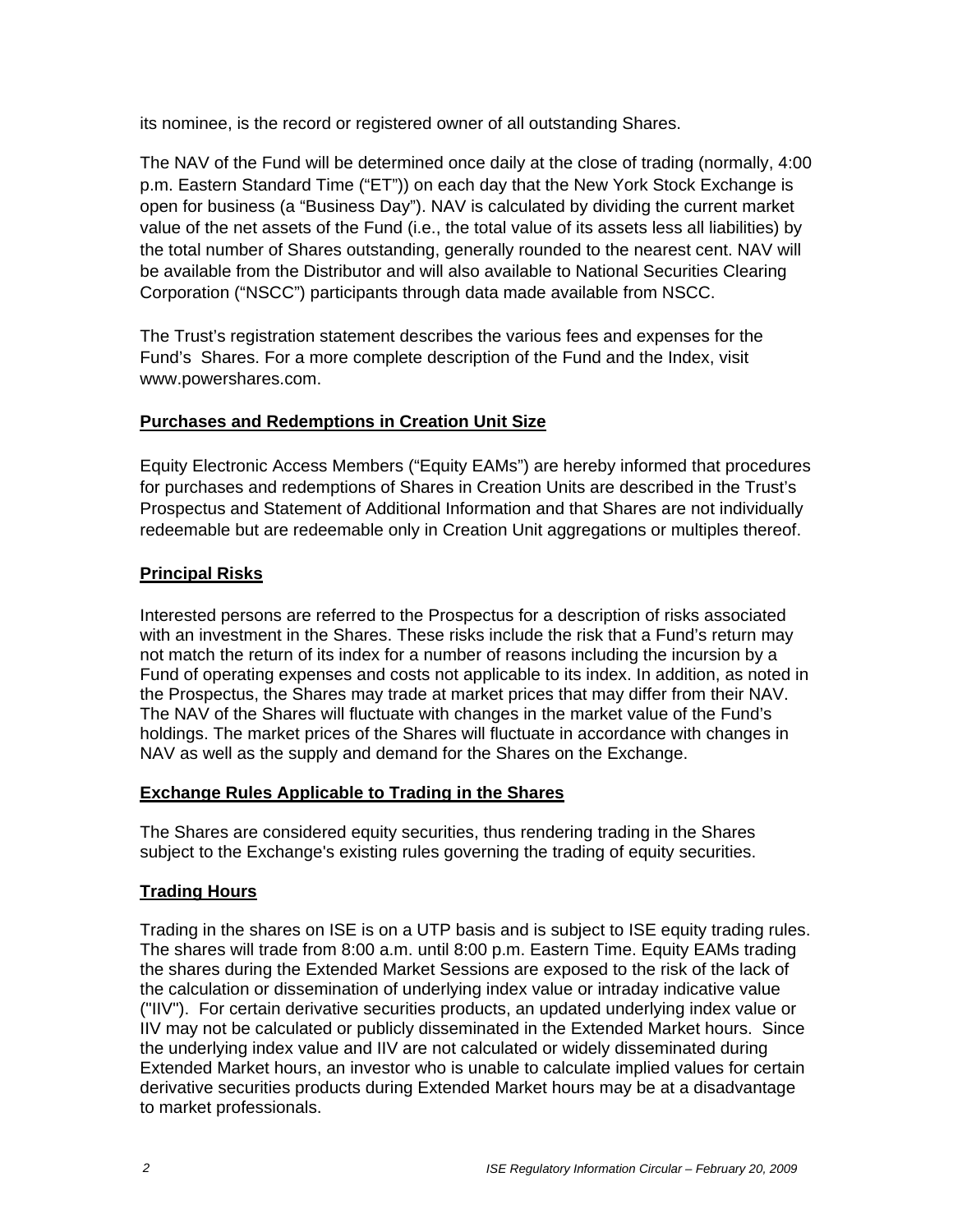## **Trading Halts**

ISE will halt trading in the Shares of a Trust in accordance with ISE Rule 2101(a)(2)(iii). The grounds for a halt under this Rule include a halt by the primary market because it stops trading the Shares and/or a halt because dissemination of the IIV or applicable currency spot price has ceased, or a halt for other regulatory reasons. In addition, ISE will stop trading the Shares of a Trust if the primary market de-lists the Shares.

## **Delivery of a Prospectus**

Pursuant to federal securities laws, investors purchasing Shares must receive a prospectus prior to or concurrently with the confirmation of a transaction. Investors purchasing Shares directly from the Fund (by delivery of the Deposit Amount) must also receive a prospectus.

Prospectuses may be obtained through the Distributor or on the Fund's website. The Prospectus does not contain all of the information set forth in the registration statement (including the exhibits to the registration statement), parts of which have been omitted in accordance with the rules and regulations of the SEC. For further information about the Fund, please refer to the Trust's registration statement.

## **Exemptive, Interpretive and No-Action Relief Under Federal Securities Regulations**

The Commission has issued letters dated November 21, 2005 and October 24, 2006 (together, the "No-Action Letters") granting exemptive, interpretive and no-action relief from certain provisions of and rules under the Securities Exchange Act of 1934 for exchange-traded funds listed and traded on a registered national securities exchange that meet certain criteria. A description of the relief granted in the No-Action Letters follows.

### **Regulation M Exemptions**

Generally, Rules 101 and 102 of Regulation M prohibit any "distribution participant" and its "affiliated purchasers" from bidding for, purchasing, or attempting to induce any person to bid for or purchase any security which is the subject of a distribution until after the applicable restricted period, except as specifically permitted in Regulation M. The provisions of the Rules apply to underwriters, prospective underwriters, brokers, dealers, and other persons who have agreed to participate or are participating in a distribution of securities.

The Commission issued a No-Action Letter by which persons participating in a distribution of shares of a fund may engage in secondary market transactions in such shares during their participation in such a distribution, despite the requirements of from Rule 101 under Regulation M. In addition, the SEC has permitted persons who may be deemed to be participating in the distribution of shares of a fund (i) to purchase securities for the purpose of purchasing creation unit aggregations of fund shares and (ii) to tender securities for redemption in Creation Unit Aggregations. Further, the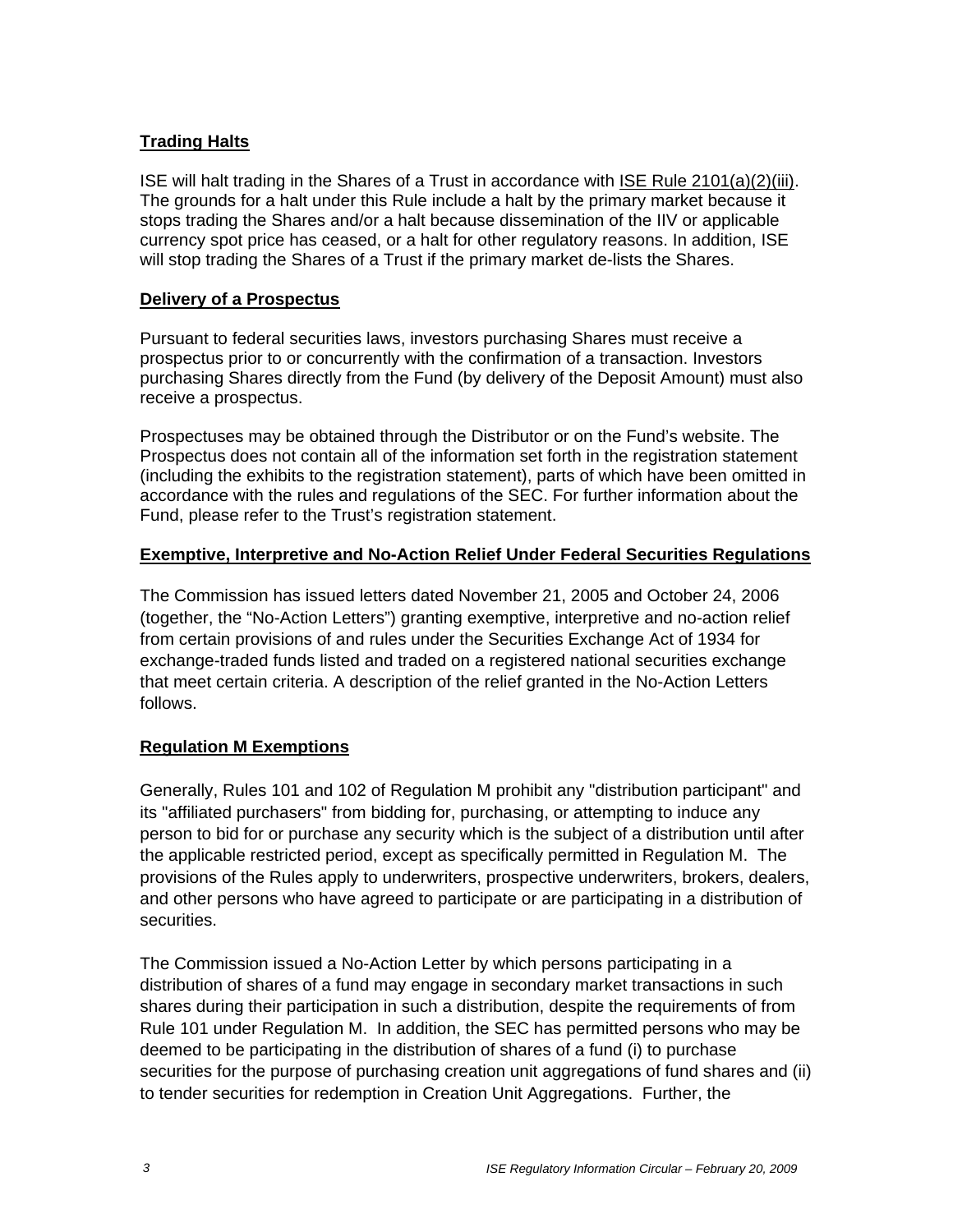Commission has clarified that the tender of fund shares to the Fund for redemption does not constitute a bid for or purchase of any of the Funds' securities during the restricted period of Rule 101. The Commission has issued a No-Action Letter to paragraph (e) of Rule 102 under Regulation M which allow the redemption of fund shares in creation unit aggregations during the continuous offering of shares.

# **Customer Confirmations for Creation or Redemption of Fund Shares (SEC Rule 10b-10)**

Broker–dealers who handle purchases or redemptions of Fund shares in Creation Units for customers will be permitted to provide such customers with a statement of the number of Creation Unit Aggregations created or redeemed without providing a statement of the identity, number and price of shares of the individual securities tendered to the Fund for purposes of purchasing creation unit aggregations ("Deposit Securities") or the identity, number and price of shares to be delivered by the Trust to the redeeming holder ("Redemption Securities"). The composition of the securities required to be tendered to the Fund for creation purposes and of the securities to be delivered on redemption will be disseminated each business day and will be applicable to requests for creations or redemption, as the case may be, on that day. This exemptive relief under Rule 10b-10 with respect to creations and redemptions is subject to the following conditions:

- 1) Confirmations to customers engaging in creations or redemptions must state that all information required by Rule 10b-10 will be provided upon request;
- 2) Any such request by a customer for information required by Rule 10b-10 will be filed in a timely manner, in accordance with Rule 10b-10(c);
- 3) Except for the identity, number and price of shares of the component securities of the Deposit Securities and Redemption Securities, as described above, confirmations to customers must disclose all other information required by Rule 10b-10(a).

# **SEC Rule 14e-5**

The Commission has permitted any person acting as a dealer-manager of a tender offer for a component security of fund (1) to redeem fund shares in creation unit aggregations from the issuer that may include a security subject to such tender offer and (2) to purchase fund shares during such tender offer. In addition, a No-Action has been issued under Rule 14e-5 states that if a broker-dealer acting as a dealer-manager of a tender offer for a security of the Fund purchases or arranges to purchase such securities in the secondary market for the purpose of tendering such securities to purchase one or more creation unit aggregations of shares, it must be made in conformance with the following:

- i. such bids or purchases are effected in the ordinary course of business, in connection with a basket of 20 or more securities in which any security that is the subject of a distribution, or any reference security, does not comprise more than 5% of the value of the basket purchased; or
- ii. purchases are effected as adjustments to such basket in the ordinary course of business as a result of a change in the composition of the underlying index; and
- iii. such bids or purchases are not effected for the purpose of facilitating such tender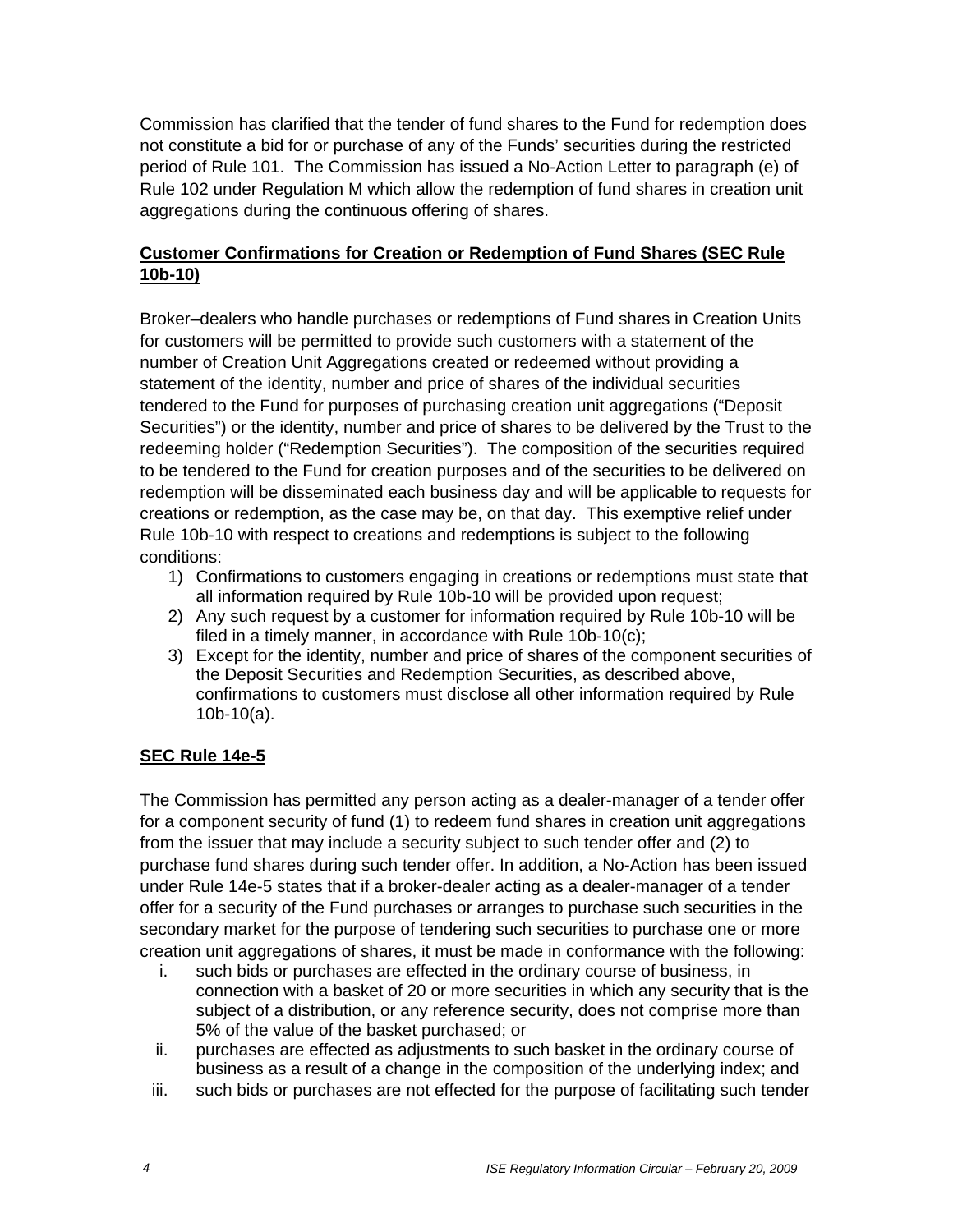offer.

# **Section 11(d)(1); SEC Rules 11d1-1 and 11d1-2**

Section 11(d)(1) of the Act generally prohibits a person who is both a broker and a dealer from effecting any transaction in which the broker-dealer extends credit to a customer on any security which was part of a new issue in the distribution of which he participated as a member of a selling syndicate or group within thirty days prior to such transaction. The Commission has clarified that Section 11(d)(1) does not apply to broker-dealers that are not authorized participants (and, therefore, do not create creation unit aggregations) that engage in both proprietary and customer transactions in shares of a fund in the secondary market, and for broker-dealer authorized participants that engage in creations of creation unit aggregations. This relief is subject to specific conditions, including the condition that such broker-dealer (whether or not an authorized participant) does not, directly or indirectly, receive from the fund complex any payment, compensation or other economic incentive to promote or sell the shares of a fund to persons outside the fund complex, other than non-cash compensation permitted under NASD Rule 2830 (I)(5)(A), (B) or (C). See letter dated November 22, 2005 from Brian A Bussey, Assistant Chief Counsel, SEC Division of Market Regulation, to Barclays Global Investors, N.A., dated November 22, 2005. The Commission has issued a No-Action Letter under Section 11(d)(1) of the Act states that broker-dealers may treat shares of a fund, for purposes of Rule 11d1-2, as "securities issued by a registered open-end investment company as defined in the Investment Company Act" and thereby extend credit or maintain or arrange for the extension or maintenance of credit on shares that have been owned by the persons to whom credit is provided for more than 30 days, in reliance on the exemption contained in the rule.

### **SEC Rule 15c1-5 and 15c1-6**

The Commission has issued a No-Action letter with respect to Rule 15c1-5 and Rule 15c1-6 as to the required disclosure of control by a broker or dealer with respect to creations and redemptions of fund shares and secondary market transactions therein.

**This Regulatory Information Circular is not a statutory Prospectus. Equity EAMs should consult the Trust's Registration Statement, SAI, Prospectus and the Fund's website for relevant information.**